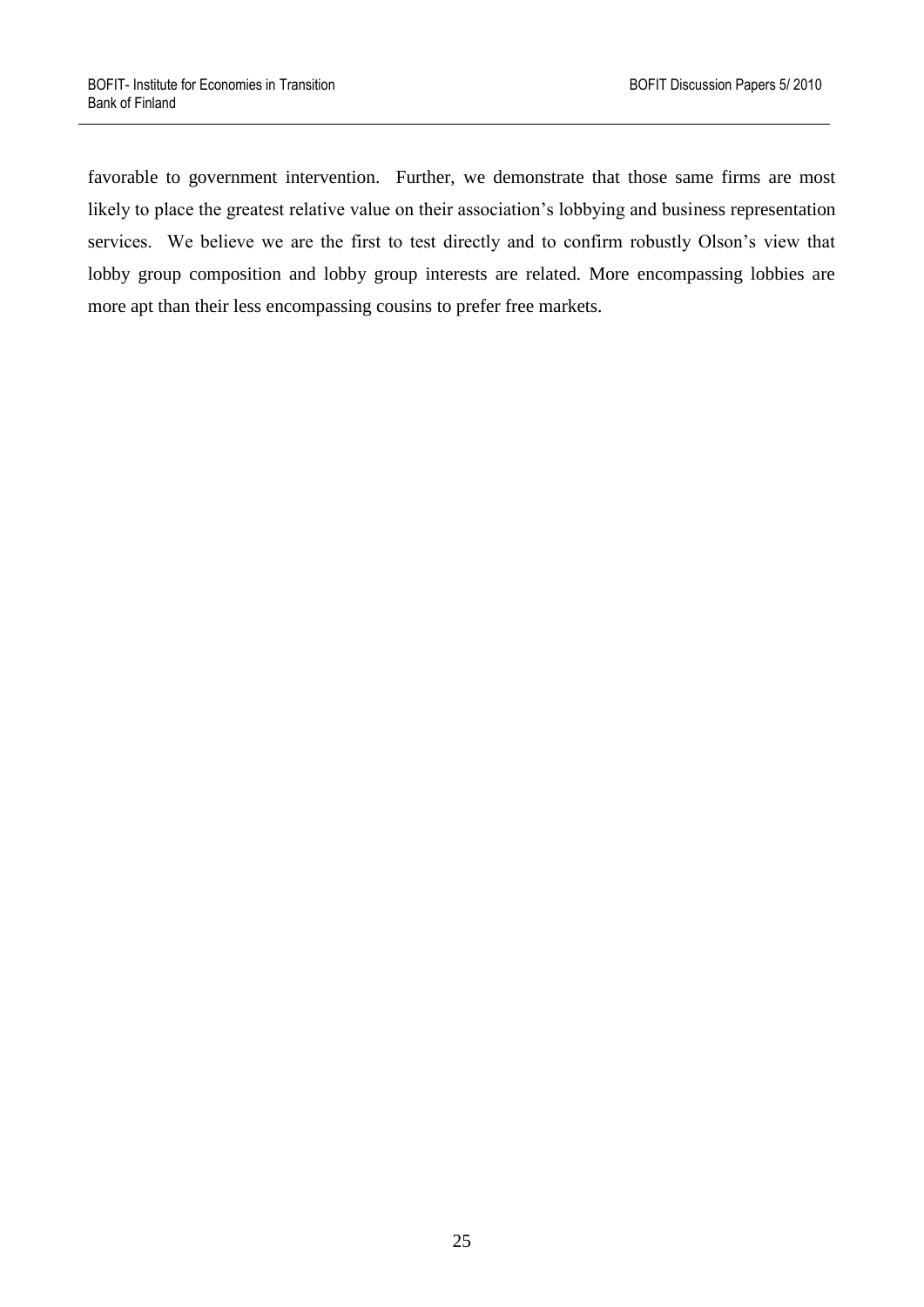# References

- Baldwin, Richard and Frederic Robert-Nicoud, 2007. "Entry and asymmetric lobbying: Why governments pick losers," *Journal of the European Economic Association* 5, 1064-1093.
- Bardhan, Pranab and Dilip Mookherjee, 2000. "Capture and governance at local and national levels," *American Economic Review* 90, 135-139.
- Berkowitz, Daniel and David DeJong, 2003. "Policy reform and growth in post-Soviet Russia," *European Economic Review* 47, 337-352.
- Bessonova, Evguenia, Konstantin Kozlov and Ksenia Yudaeva, 2003. "Trade Liberalization, Foreign Direct Investment and Productivity of Russian Firms," mimeo, CEFIR.
- Bradshaw, Michael and Karen Vartapelov, 2003. "A new perspective on regional inequalities in Russia," Eurasian Geography and Economics 6, 403-429.
- Chowdhury, Abdur, 2003. "WTO accession: What's in it for Russia?" BOFIT Online 10/2003. Bank of Finland.
- Duvanova, Dinissa, 2007. "Bureaucratic corruption and collective action: Business associations in the post-communist transition," *Journal of Comparative Politics* 39, 441-461.
- Frye, Timothy, 2002. "Capture or exchange? Business lobbying in Russia," Europe-Asia Studies 54, 1017-1036.
- Felli, Leonardo and Antonio Merlo, 2006. "Endogenous lobbying," *Journal of the European Economic Association* 4, 180-215.
- Golikova, Victoria, 2009. "Business associations: incentives and benefits from the viewpoint of corporate governance," in *Organization and Development of Russian Business: A Firm-level Analysis*, Tatiana Dolgopyatova, Ichiro Iwasaki and Andrei Yakovlev (eds.), Palgrave Macmillan, 258-283.
- Golikova, Victoria, 2007. "Membership of Russian Companies in Enterprise Associations," in *External Relationship of Russian Corporations*, Svetlana Avdasheva, Victoria Golikova, Fumikazu Sugiura and Andrei Yakovlev (eds.), Institute of Economic Research, Hitosubashi University.
- Grossman, Gene and Elhanan Helpman, 1994. "Protection for sale," *American Economic Review* 84, 833-850.
- Grossman, Gene and Elhanan Helpman, 1996. "Electoral competition and special interest politics," *Review of Economic Studies* 63, 265-286.
- Grossman, Gene and Elhanan Helpman, 2001. *Special Interest Politics*. MIT Press.
- Guriev, Sergei, Evgeny Yakovlev and Ekaterina Zhuravskaya, 2009. "Interest group politics in a federation," available at SSRN: http://ssrn.com/abstract=983883.
- Hanson, Philip and Michael Bradshaw (eds.), 2000. *Regional Economic Change in Russia*. Edward Elgar.
- Hanson, Philip and Elizabeth Teague, 2005. "Big Business and the State in Russia," *Europe-Asia Studies* 57, 657-680.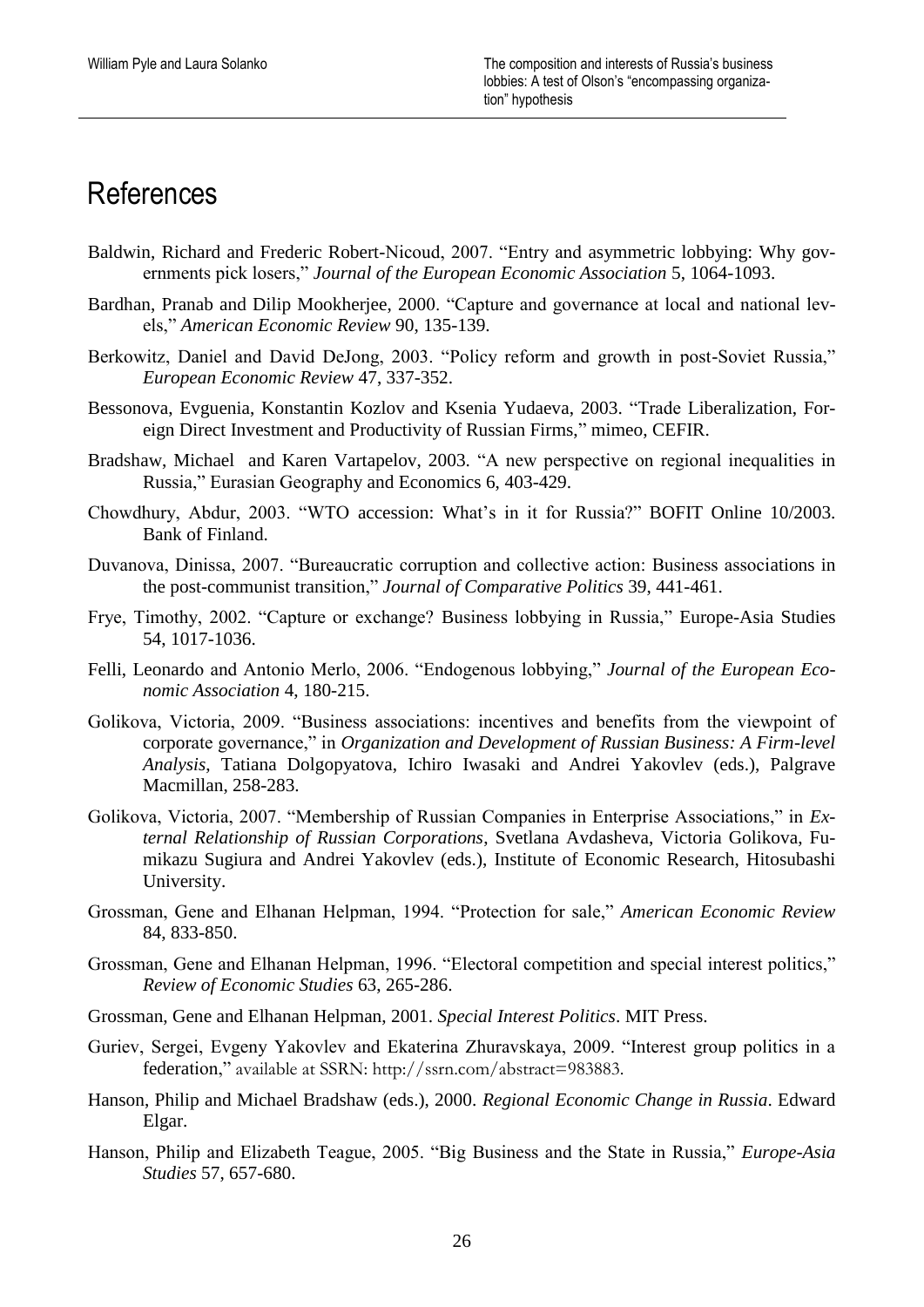- Iakovenko, Igor, 2005. "Demokraticheskii audit rossii: analiziruiem uroven" svobody i demokratii v rossiiskikh regionakh," *Novaia Gazeta* No. 95 (12.12.2005). Accessed at <http://www.novgaz.ru/data/2005/12.html>.
- Lambert-Mogiliansky, Ariane, Konstantin Sonin and Ekaterina Zhurayskaya, 2007. "Are Russian commercial courts biased? Evidence from a bankruptcy law transplant," *Journal of Comparative Economics* 2, 254-277.
- Lehmbruch, Barbara, 1999. "Managing Uncertainty: Hierarchies, Markets and "Networks" in the Russian Timber Industry, 1991-1998," BOFIT Discussion Papers, No. 4.
- McFaul, Michael, 1993. "Russian Centrism and Revolutionary Transitions," *Post-Soviet Affairs* 9, 196-222.
- Mitra, Devashish, 1999. "Endogenous lobby formation and endogenous protection: A long-run model of trade policy determination," *American Economic Review* 89, 1116-1134.
- Olson, Mancur, 1965. *The Logic of Collective Action: Public Goods and the Theory of Groups*. Cambridge, Harvard University Press.
- Olson, Mancur, 2000. *Power and Prosperity: Outgrowing Communist and Capitalist Dictatorships*. New York: Basic Books.
- Olson, Mancur, 1982. *The Rise and Decline of Nations*. Yale University Press.
- Olson, Mancur, 1996. "The varieties of Eurosclerosis: The rise and decline of nations since 1982," in *Growth in Europe Since 1945*, Nicholas Crafts and Gianni Toniolo Economic (eds.), Cambridge University Press, 73-94.
- Pyle, William, 2006. "Collective Action and Post-Communist Enterprise: The Economic Logic of Russia"s Business Associations," *Europe-Asia Studies* 58, 491-521.
- Pyle, William, 2010. "Organized business, political competition, and property rights: Evidence from the Russian Federation," *Journal of Law, Economics, and Organization*.
- Shleifer, Andrei and Robert Vishny, 1994. "Politicians and Firms," *Quarterly Journal of Economics* 109, 995-1025.
- Rutherford, Thomas and David Tarr, 2006. "Regional impacts of Russia"s accession to the World Trade Organization," World Bank Working Paper 4015.
- Rutherford, Thomas and David Tarr, 2008. "Poverty effects of Russia"s WTO accession: Modeling "real" households with endogenous productivity effects." *Journal of International Economics* 75, 131-150.
- Slinko, Irina, Evgeny Yakovlev and Ekaterina Zhuravskaya, 2005. "Laws for sale: evidence from Russia," *American Law and Economics Review* 1, 284-318.
- Solanko, Laura, 2008. "Unequal fortunes: A note on income convergence across Russian regions," *Post-Communist Economies* 3, 287-302.
- Stoner-Weiss, Kathryn, 2006. *Resisting the State: Reform and Retrenchment in Post-Soviet Russia*. Cambridge University Press.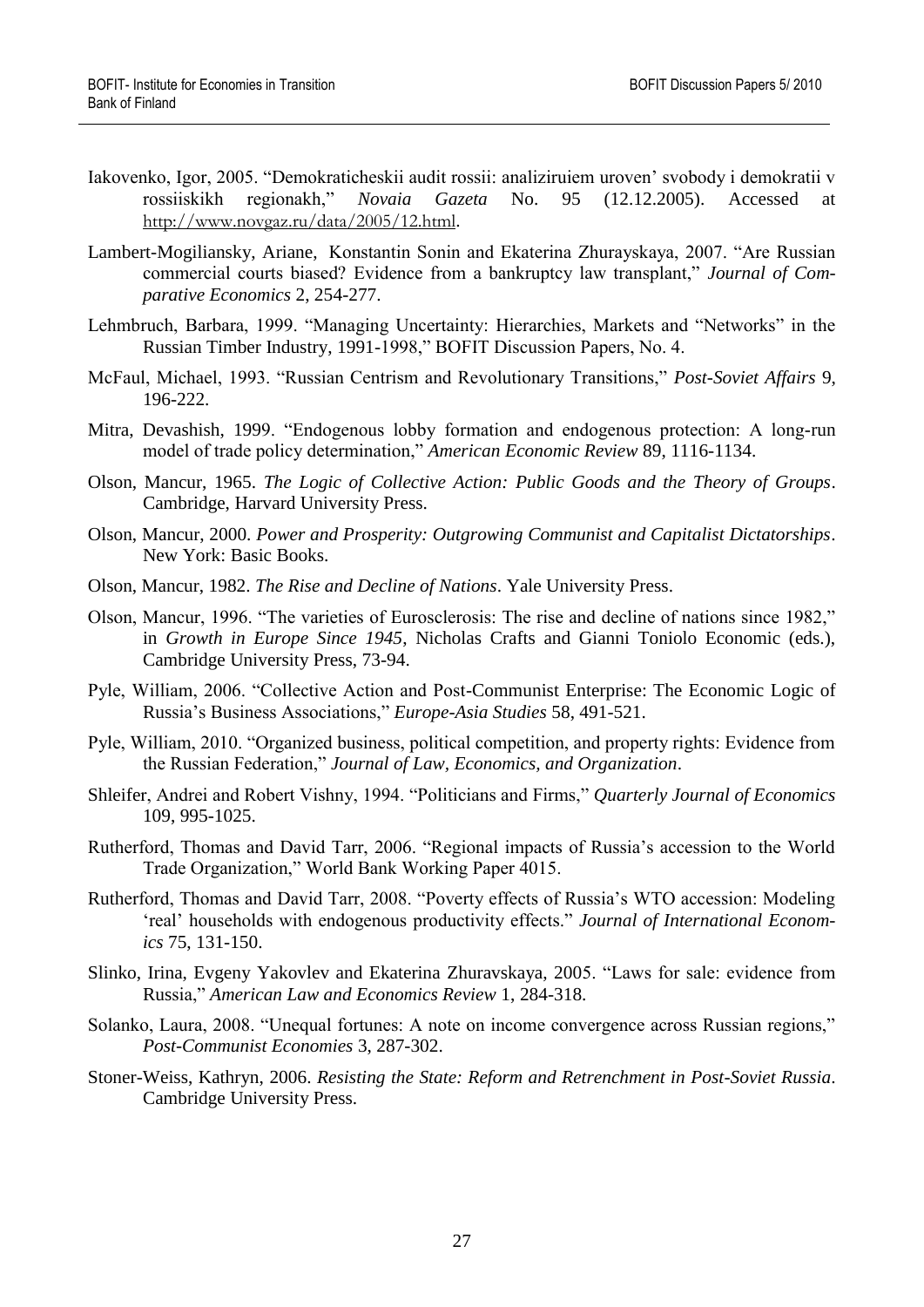- Sulakshin, S. and A. Romanikhin, 2003. "Ot "profsoyuza oligarkhov" k profsoyuzu tovaroproizvoditelei," *Voprosy ekonomiki* 1, 96-103.
- Zudin, A., 2006. "Biznes, assotsiatsii i gosudarstvo: sravnitelnyi analiz razvitiya otnoshenii na zapade i vo postsotsialisticheskikh stranakh." Tsentr politicheskikh tekhnologii, Moscow.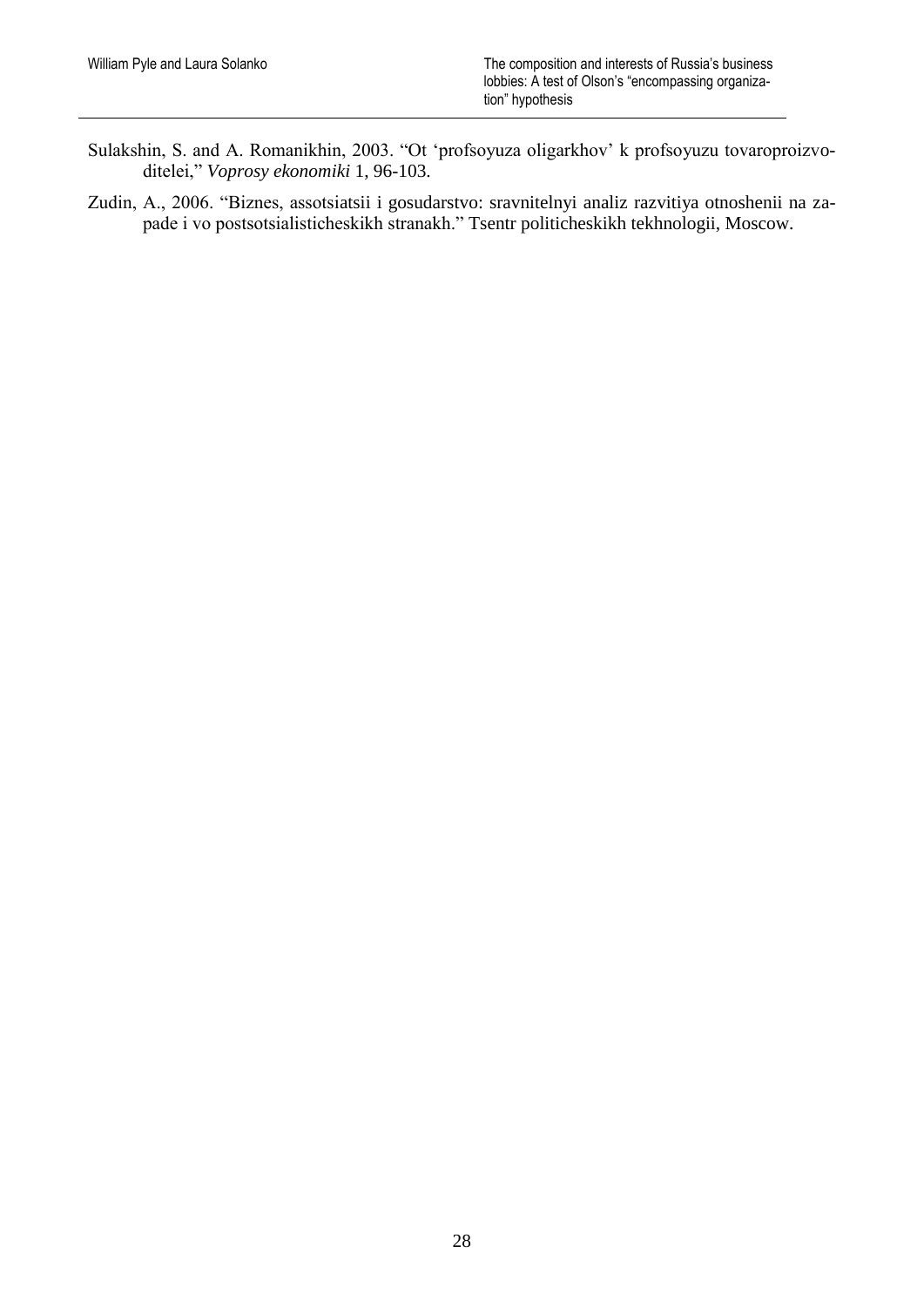# Table 1 Summary statistics on firms

|                                                                   | Non-members of re-<br>gional association | <b>Members of multi-</b><br>sector association | <b>Members of sector-</b><br>specific association |
|-------------------------------------------------------------------|------------------------------------------|------------------------------------------------|---------------------------------------------------|
| <b>Basic characteristics</b>                                      |                                          |                                                |                                                   |
| Full-time employees                                               | 390.6 (110)                              | 867.4 (280)                                    | 801.1 (330)                                       |
| First registered after 1991 (%)                                   | 44.1                                     | 43.4                                           | 29.2                                              |
| State or municipal enterprise (%)                                 | 6.3                                      | 2.9                                            | 4.2                                               |
| Influence of foreign shareholders (0-4 scale)                     | 0.16(0)                                  | 0.28(0)                                        | 0.06(0)                                           |
| Level of technology (1-4 scale)                                   | 1.88(2)                                  | 2.04(2)                                        | 2.00(2)                                           |
| Located in Moscow (%)                                             | 4.1                                      | 2.9                                            | 4.2                                               |
| Located in St Petersburg (%)                                      | 2.5                                      | 2.9                                            | 8.3                                               |
| Located in capital city of territorial subject (%)                | 66.2                                     | 74.1                                           | 72.9                                              |
| <b>Competition</b>                                                |                                          |                                                |                                                   |
| Competition in output market (1-5 scale)                          | 4.08(4)                                  | 4.11(5)                                        | 4.50(5)                                           |
| Major competitors include firms in other Rus-<br>sian regions (%) | 55.3                                     | 70.7                                           | 62.5                                              |
| Major competitors include firms in other coun-<br>tries $(\%)$    | 22.9                                     | 40.0                                           | 35.4                                              |
| <b>Trade partners</b>                                             |                                          |                                                |                                                   |
| Sell to firms in other Russian regions (%)                        | 53.7                                     | 74.6                                           | 62.5                                              |
| Sell to firms in other countries (%)                              | 24.0                                     | 45.4                                           | 33.3                                              |
| Sell to Russian government (fulfill government<br>orders) (%)     | 22.6                                     | 24.4                                           | 29.2                                              |
| Sell to firms in same commercial group (%)                        | 12.5                                     | 13.2                                           | 12.5                                              |
| Purchase inputs from firms in other Russian<br>regions (%)        | 59.7                                     | 72.7                                           | 62.5                                              |
| Purchase inputs from firms in other countries<br>$(\%)$           | 26.2                                     | 40.0                                           | 43.8                                              |
| Purchase inputs from Russian government (%)                       | 7.1                                      | 6.8                                            | 14.6                                              |
| Purchase inputs from firms in same commercial<br>group (%)        | 11.2                                     | 12.2                                           | 10.4                                              |
| Sectors                                                           |                                          |                                                |                                                   |
| Metallurgy                                                        | 12.5                                     | 12.7                                           | 6.3                                               |
| Machine building and metal working                                | 14.7                                     | 23.4                                           | 10.4                                              |
| Chemicals                                                         | 15.0                                     | 11.7                                           | 6.3                                               |
| Wood processing and paper                                         | 14.7                                     | 9.7                                            | 12.5                                              |
| <b>Building materials</b>                                         | 15.3                                     | 10.7                                           | 20.8                                              |
| <b>Textiles</b>                                                   | 12.3                                     | 18.1                                           | 25.0                                              |
| Food processing                                                   | 15.5                                     | 13.6                                           | 18.8                                              |
| Number of observations                                            | 367                                      | 205                                            | 48                                                |

Note: Median responses in parentheses.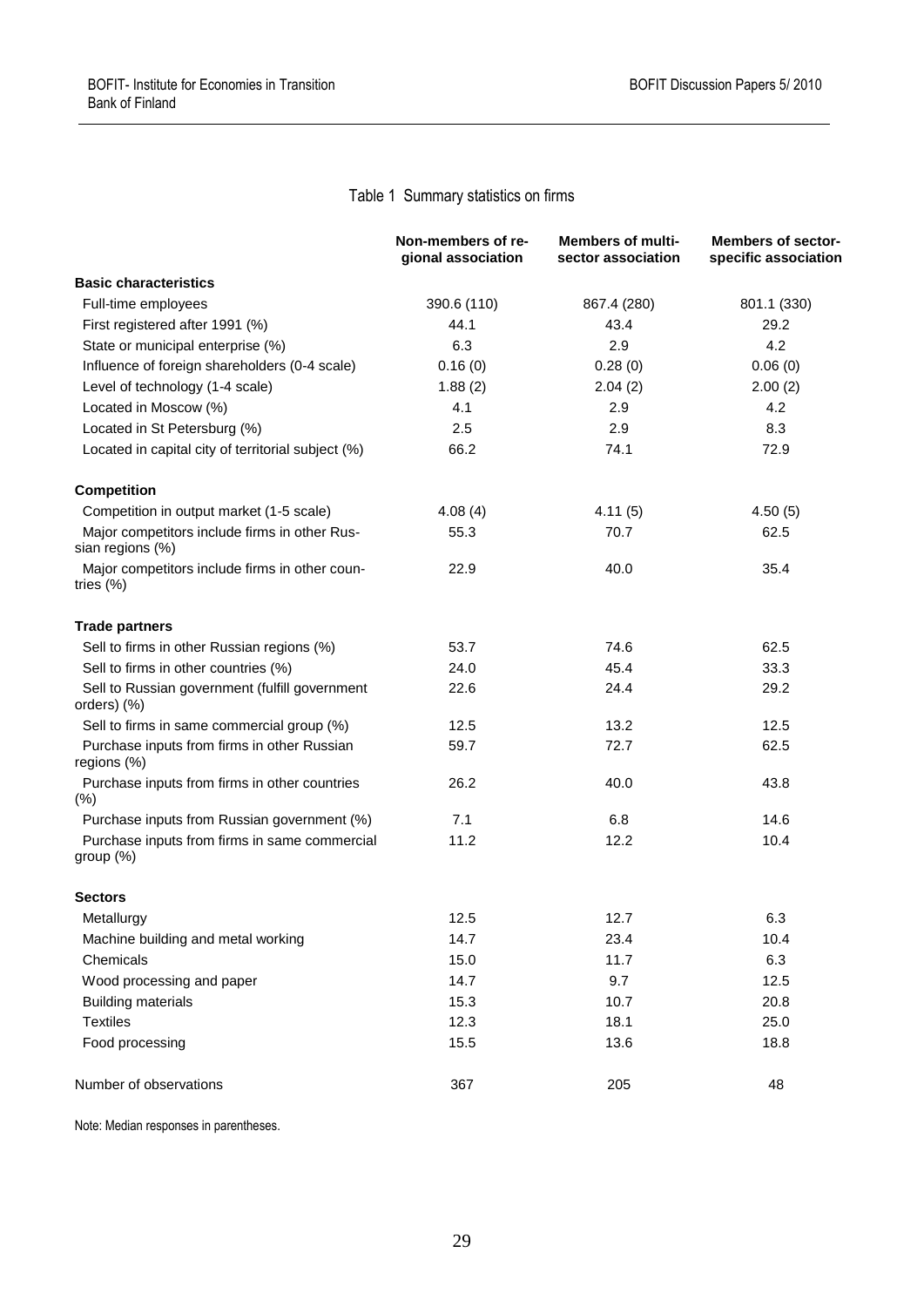|                                                                    | Multi-sector | Sector-specific |
|--------------------------------------------------------------------|--------------|-----------------|
| <b>Basic characteristics</b>                                       |              |                 |
| Number of sectors represented (1-14                                | 8.52(9)      | 1(1)            |
| Full-time employees                                                | 19.30 (6)    | 2.47(2)         |
| Years since founding                                               | 9.01(9)      | 6.67(6)         |
| Members exclusively in single city (%)                             | 41.9         | 9.5             |
| Located in Moscow (%)                                              | 4.0          | 0.0             |
| Located in St. Petersburg (%)                                      | 4.0          | 9.5             |
| Located in capital city of territorial subject (%)                 | 59.7         | 85.7            |
| Founder(s)                                                         |              |                 |
| Other business association(s) (%)                                  | 44.4         | 33.3            |
| Individual(s), entrepreneur(s) (%)                                 | 50.0         | 57.1            |
| Government body at federal, regional and/or<br>municipal level (%) | 22.6         | 23.8            |
| Unions (%)                                                         | 1.6          | 4.8             |
| Individuals formerly in government (%)                             | 6.5          | 4.8             |
| Individuals formerly in Communist Party (%)                        | 8.9          | 0.0             |
| <b>Sectors</b>                                                     |              |                 |
| Metallurgy (%)                                                     | 40.3         | 4.8             |
| Chemicals (%)                                                      | 50.0         | 9.5             |
| Machine building and metal working (%)                             | 70.2         | 4.8             |
| Building materials (%)                                             | 68.5         | 0.0             |
| Wood processing and paper                                          | 58.9         | 23.8            |
| Light industry (%)                                                 | 73.4         | 23.8            |
| Food processing (%)                                                | 83.9         | 23.8            |
| Transportation (%)                                                 | 70.2         |                 |
| Communications (%)                                                 | 47.6         |                 |
| Trade (%)                                                          | 79.8         |                 |
| Finance, credit and insurance (%)                                  | 66.1         |                 |
| Healthcare (%)                                                     | 44.4         |                 |
| Education and science (%)                                          | 56.5         |                 |
| Other (%)                                                          | 42.5         | 09.5            |
| Number of observations                                             | 123          | 21              |

Table 2 Summary statistics on regional associations

Notes: Median responses in parentheses.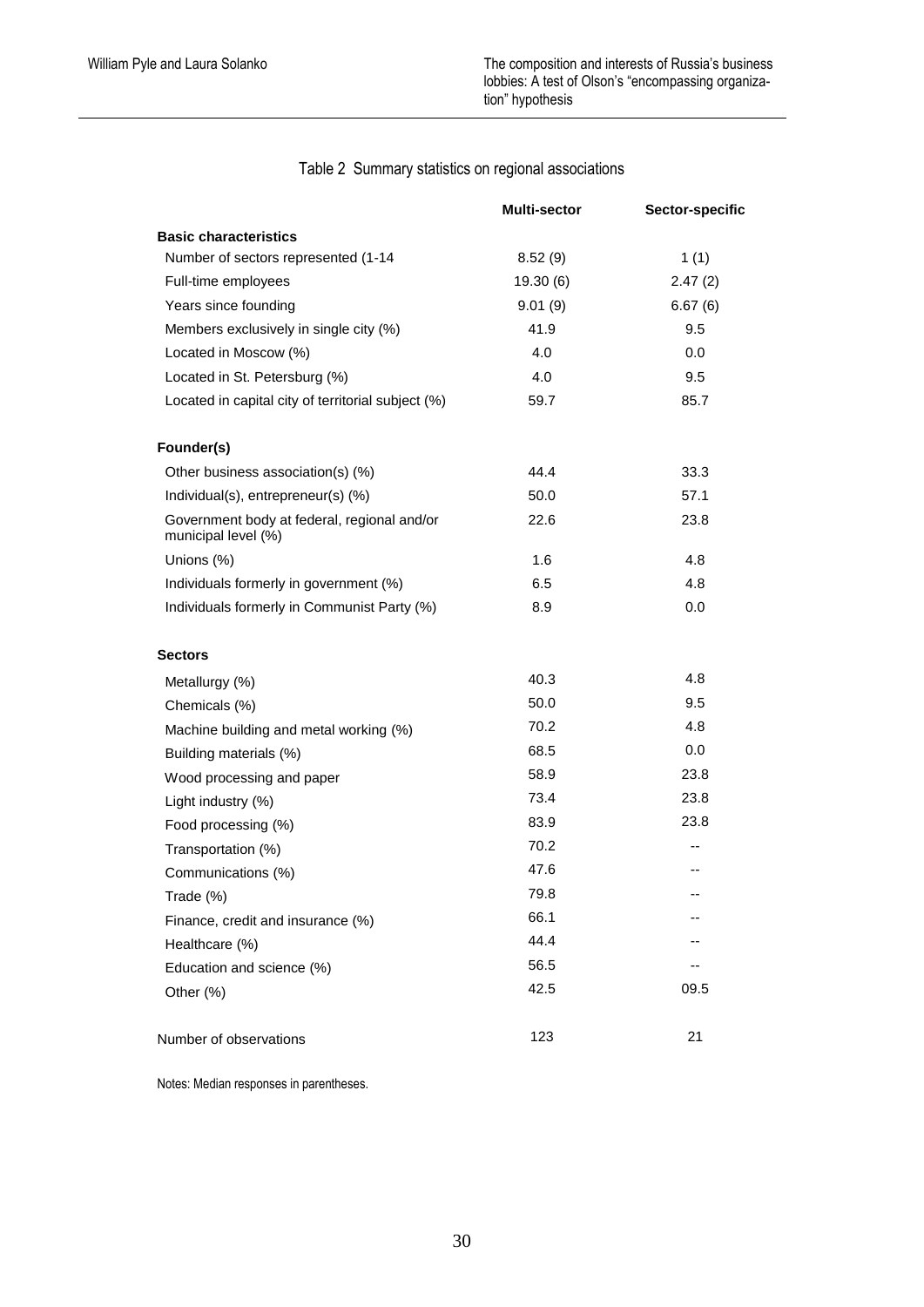#### Table 3 How important are the following services to your association at the present time?

| Lobbying government officials                                     | 4.50 |
|-------------------------------------------------------------------|------|
| Participating in development of legislation                       | 4.31 |
| Participation in development of industrial policy                 | 4.23 |
| Helping develop small businesses                                  | 4.17 |
| Providing informational, legal, consulting services               | 4.07 |
| Protecting firms from illegitimate government inter-<br>ference   | 3.99 |
| Helping firms develop contacts with other Russian<br>firms        | 3.94 |
| Helping develop a "social partnership" in social-<br>labor sphere | 3.63 |
| Helping develop behavioral standards/ethics                       | 3.59 |
| Assisting in resolution of disputes between firms                 | 3.59 |
| Helping firms develop contacts with foreign firms                 | 3.09 |
| Number of observations                                            | 145  |

Notes: 1=not important at all; 5=extremely important.

#### Table 4 Does your firm try to influence the contents of new laws and regulations? If so, whose assistance does it seek? (%)

|                                            | <b>All firms</b> | Regional<br>lobby<br>members | All firms<br>that try to<br>influence | All regional<br>lobby<br>members<br>that try to<br>influence |
|--------------------------------------------|------------------|------------------------------|---------------------------------------|--------------------------------------------------------------|
| Assistance sought from:                    |                  |                              |                                       |                                                              |
| business associations                      | 10.9             | 20.9                         | 30.3                                  | 39.7                                                         |
| personnel from executive<br>branch         | 20.1             | 32.2                         | 56.0                                  | 61.1                                                         |
| personnel from legislative<br>branch       | 14.5             | 24.3                         | 40.4                                  | 46.0                                                         |
| mass media                                 | 8.1              | 12.1                         | 22.5                                  | 23.0                                                         |
| trade unions                               | 4.8              | 7.9                          | 13.3                                  | 15.1                                                         |
| influential individu-<br>als/entrepreneurs | 7.1              | 10.9                         | 19.7                                  | 20.5                                                         |
| Does not try to influence                  | 64.0             | 47.3                         |                                       |                                                              |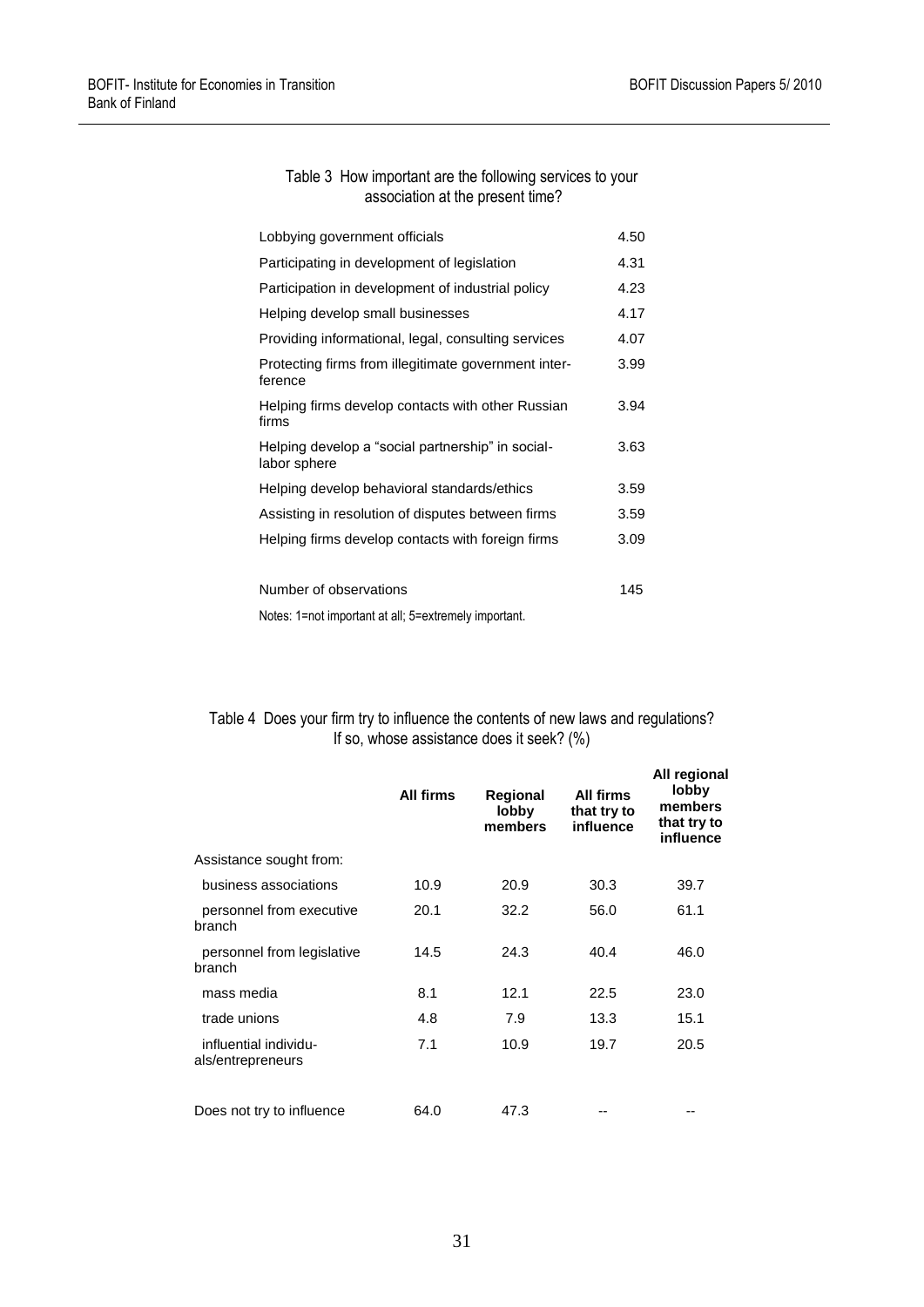# Table 5 Who appeals to business associations when trying to influence design of new laws and regulations?

|                                                  | All firms  |                       |                       | Members of regional asso-<br>ciation |                       |                  |
|--------------------------------------------------|------------|-----------------------|-----------------------|--------------------------------------|-----------------------|------------------|
| Model                                            | (1)        | (2)                   | (3)                   | (4)                                  | (5)                   | (6)              |
|                                                  | Probit     | Probit                | Probit                | Probit                               | Probit                | Probit           |
| Member of multi-sector association               |            |                       | $0.127***$<br>(0.034) |                                      |                       |                  |
| Member of sector-specific association            |            |                       | $0.121*$<br>(0.067)   |                                      |                       | 0.050<br>(0.083) |
| Full-time employees (log)                        | 0.010      | $0.062***$            | $-0.002$              | $-0.006$                             | $0.140**$             | $-0.008$         |
|                                                  | (0.009)    | (0.020)               | (0.008)               | (0.029)                              | (0.070)               | (0.028)          |
| Founded in post-Soviet era                       | $0.078***$ | $0.078***$            | $0.079***$            | $0.152***$                           | $0.153***$            | $0.151***$       |
|                                                  | (0.017)    | (0.017)               | (0.016)               | (0.048)                              | (0.047)               | (0.048)          |
| State or municipal enterprise                    | $-0.014$   | $-0.007$              | $-0.003$              | $-0.090$                             | $-0.077$              | $-0.091$         |
|                                                  | (0.041)    | (0.040)               | (0.041)               | (0.082)                              | (0.072)               | (0.078)          |
| Influence of foreign shareholders                | 0.008      | 0.006                 | 0.010                 | $-0.009$                             | $-0.018$              | $-0.008$         |
|                                                  | (0.013)    | (0.013)               | (0.011)               | (0.030)                              | (0.032)               | (0.030)          |
| Relative quality of capital equipment            | 0.005      | 0.006                 | 0.000                 | $-0.023$                             | $-0.019$              | $-0.022$         |
|                                                  | (0.012)    | (0.011)               | (0.010)               | (0.033)                              | (0.032)               | (0.034)          |
| Degree of competition in output market           | $0.029***$ | $0.029***$            | $0.022***$            | $0.072**$                            | $0.075**$             | $0.068**$        |
|                                                  | (0.010)    | (0.010)               | (0.008)               | (0.035)                              | (0.035)               | (0.034)          |
| Political competition in region                  | $0.035***$ | $0.123***$            | $0.024*$              | $0.060*$                             | $0.324**$             | 0.056            |
|                                                  | (0.013)    | (0.041)               | (0.013)               | (0.036)                              | (0.154)               | (0.036)          |
| Political competition x full-time em-<br>ployees |            | $0.016***$<br>(0.006) |                       |                                      | $-0.043**$<br>(0.021) |                  |
| GRP share of largest sector in region            | 0.001      | 0.001                 | 0.001                 | $-0.001$                             | $-0.001$              | 0.000            |
|                                                  | (0.002)    | (0.001)               | (0.001)               | (0.004)                              | (0.004)               | (0.004)          |
| (Exports+imports) / GRP in region                | $-0.059*$  | $-0.061**$            | $-0.047$              | $-0.079$                             | $-0.096$              | $-0.068$         |
|                                                  | (0.031)    | (0.030)               | (0.031)               | (0.095)                              | (0.096)               | (0.095)          |
| (Fuel and energy production) / GRP in            | 0.001      | 0.000                 | 0.001                 | 0.000                                | $-0.001$              | $-0.001$         |
| region                                           | (0.001)    | (0.001)               | (0.001)               | (0.002)                              | (0.002)               | (0.002)          |
| Per capita income (log) in region                | $-0.063$   | $-0.049$              | $-0.072*$             | $-0.053$                             | $-0.022$              | $-0.056$         |
|                                                  | (0.048)    | (0.044)               | (0.040)               | (0.103)                              | (0.099)               | (0.101)          |
| Competitor and trade partner controls            | Yes        | Yes                   | Yes                   | Yes                                  | Yes                   | Yes              |
| Location controls                                | Yes        | Yes                   | Yes                   | Yes                                  | Yes                   | Yes              |
| Sector controls                                  | Yes        | Yes                   | Yes                   | Yes                                  | Yes                   | Yes              |
| Number of observations                           | 583        | 583                   | 583                   | 235                                  | 235                   | 235              |
| Adjusted R2                                      | 0.1721     | 0.1801                | 0.2462                | 0.1881                               | 0.2046                | 0.1901           |

Marginal effects from probit model are reported; robust standard errors, adjusted for clustering at regional level in parentheses. \*\*\*, \*\*, \* significant at 1%, 5% or 10% levels, respectively.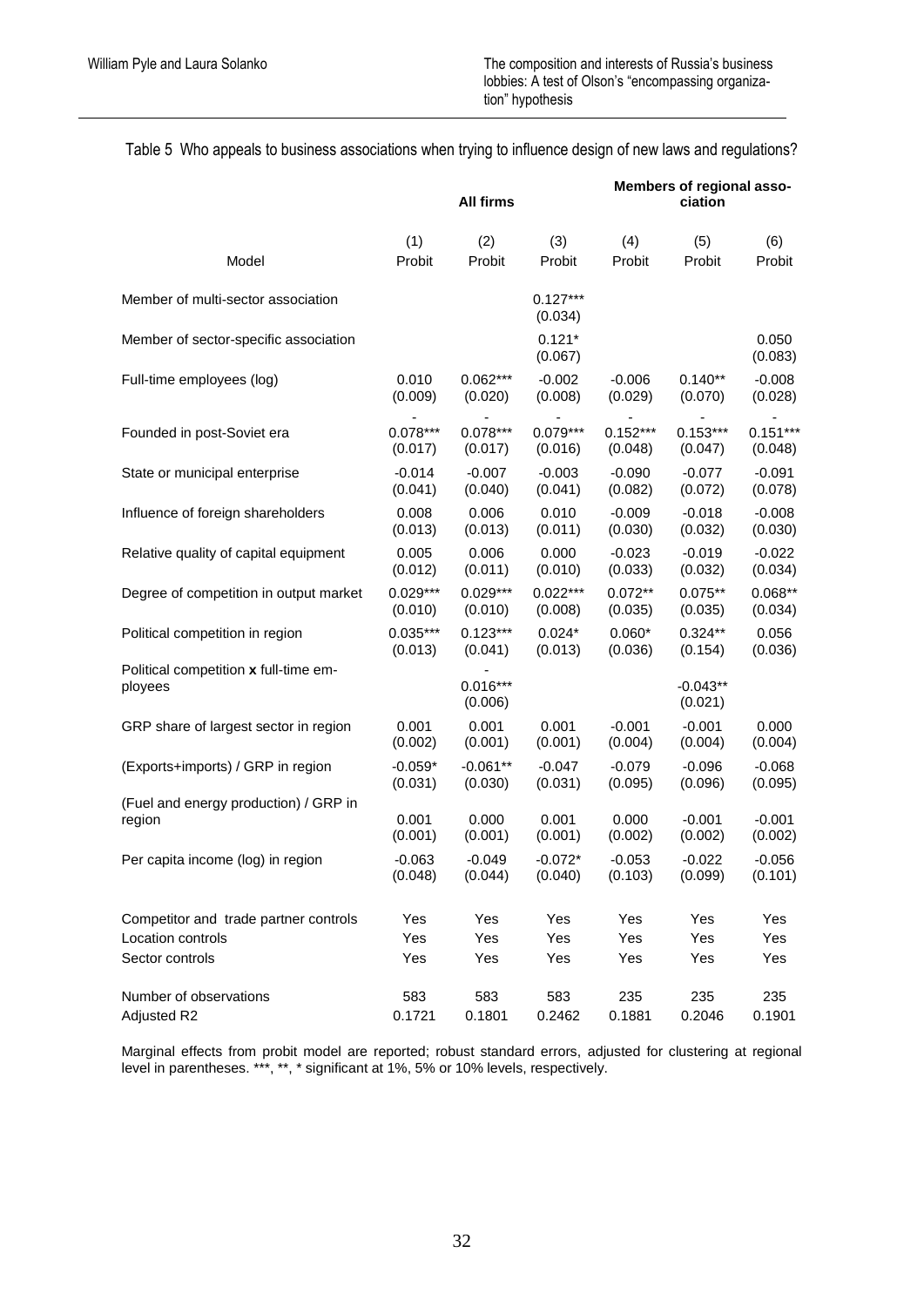



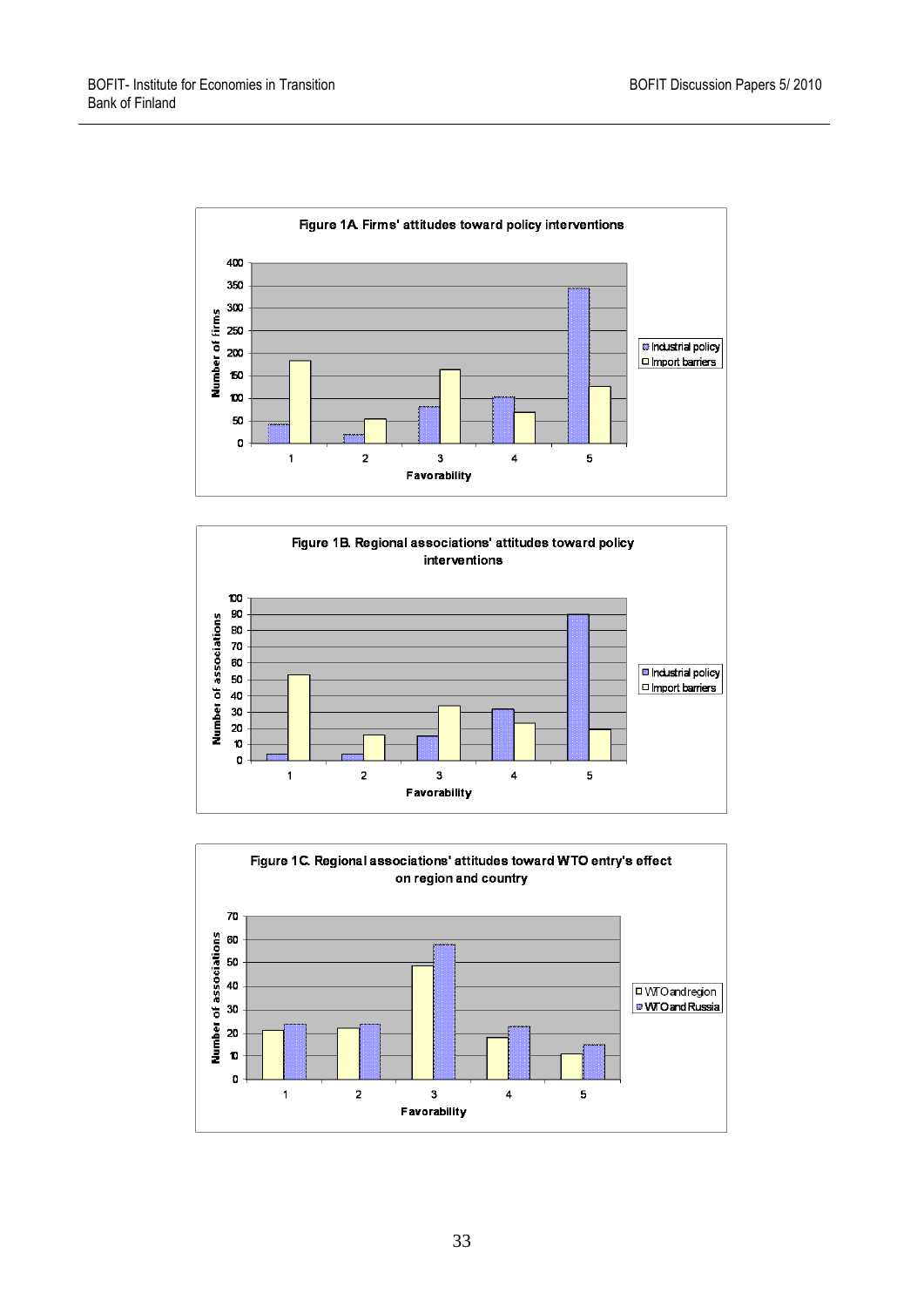## Table 6 Intensity of enterprise managers' interests with respect to government intervention: promoting industrial policy and instituting regional trade barriers

|                                       |                  | <b>All firms</b> | Members of regional asso-<br>ciations |                |  |
|---------------------------------------|------------------|------------------|---------------------------------------|----------------|--|
|                                       | Industrial po-   | Import bar-      | Industrial po-                        | Import bar-    |  |
|                                       | licy             | riers            | licy                                  | riers          |  |
| Model                                 | (1)              | (2)              | (3)                                   | (4)            |  |
|                                       | Ordered probit   | Ordered probit   | Ordered probit                        | Ordered probit |  |
| Member of multi-sector association    | 0.136<br>(0.126) | 0.125<br>(0.096) |                                       |                |  |
| Member of sector-specific association | $0.355**$        | $0.400**$        | 0.284                                 | $0.501**$      |  |
|                                       | (0.17)           | (0.188)          | (0.218)                               | (0.204)        |  |
| Full-time employees (log)             | $-0.095**$       | $-0.028$         | $-0.192**$                            | $-0.117*$      |  |
|                                       | (0.047)          | (0.044)          | (0.089)                               | (0.06)         |  |
| Founded in post-Soviet era            | $-0.224**$       | $-0.042$         | $-0.484***$                           | $-0.322*$      |  |
|                                       | (0.098)          | (0.104)          | (0.173)                               | (0.191)        |  |
| State or municipal enterprise         | $0.521**$        | 0.045            | 0.706                                 | $-0.362$       |  |
|                                       | (0.227)          | (0.209)          | (0.549)                               | (0.328)        |  |
| Influence of foreign shareholders     | $-0.123$         | 0.018            | $-0.296**$                            | 0.022          |  |
|                                       | (0.084)          | (0.098)          | (0.119)                               | (0.137)        |  |
| Relative quality of capital equipment | 0.061            | $-0.120**$       | 0.254                                 | 0.046          |  |
|                                       | (0.114)          | (0.06)           | (0.163)                               | (0.1)          |  |
| Degree of competition in output mar-  | 0.023            | 0.026            | $-0.014$                              | $-0.03$        |  |
| ket                                   | (0.052)          | (0.047)          | (0.08)                                | (0.086)        |  |
| Political competition in region       | $-0.047$         | $-0.082$         | $-0.131$                              | $-0.045$       |  |
|                                       | (0.058)          | (0.062)          | (0.126)                               | (0.089)        |  |
| GRP share of largest sector in region | 0.001            | $-0.012$         | 0.005                                 | $-0.013$       |  |
|                                       | (0.006)          | (0.011)          | (0.016)                               | (0.021)        |  |
| (Exports+imports) / GRP in region     | $-0.024$         | 0.204            | $-0.054$                              | $-0.202$       |  |
|                                       | (0.17)           | (0.154)          | (0.269)                               | (0.302)        |  |
| (Fuel and energy production) / GRP    | $-0.006$         | $-0.002$         | $-0.003$                              | $-0.006$       |  |
| in region                             | (0.004)          | (0.004)          | (0.008)                               | (0.007)        |  |
| Per capita income (log) in region     | 0.13             | 0.221            | 0.123                                 | 0.204          |  |
|                                       | (0.202)          | (0.278)          | (0.423)                               | (0.532)        |  |
| Competitor and trade partner controls | Yes              | Yes              | Yes                                   | Yes            |  |
| Location controls                     | Yes              | Yes              | Yes                                   | Yes            |  |
| Sector controls                       | Yes              | Yes              | Yes                                   | Yes            |  |
| Number of observations                | 579              | 579              | 234                                   | 234            |  |
| Prob > chi2                           | 0.0000           | 0.0000           | 0.0000                                | 0.0000         |  |
| Adjusted R2                           | 0.0336           | 0.0263           | 0.0902                                | 0.0615         |  |

Robust standard errors, adjusted for clustering at regional level in parentheses. \*\*\*, \*\*, \* significant at 1%, 5%, or 10% levels, respectively.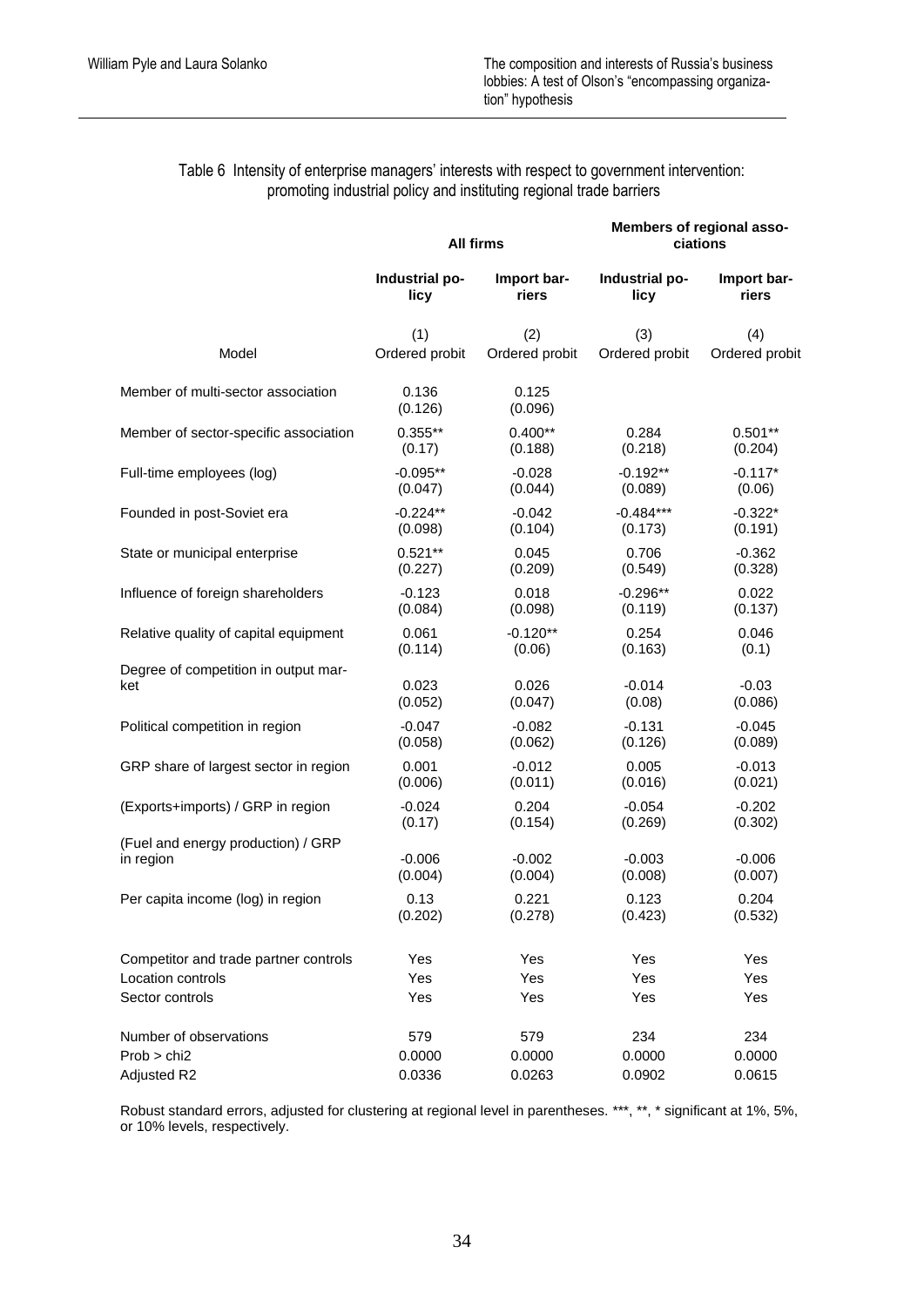|                                          | <b>Industrial</b><br>policy | Import bar-<br>riers | WTO and re-<br>qion | <b>WTO and</b><br>country |
|------------------------------------------|-----------------------------|----------------------|---------------------|---------------------------|
|                                          | (1)                         | (2)                  | (3)                 | (4)                       |
| Model                                    | Ordered probit              | Ordered probit       | Ordered probit      | Ordered probit            |
| Number of sectors represented in mem-    |                             |                      |                     |                           |
| bership                                  | $-0.001$                    | $-0.070**$           | $0.083**$           | $0.049**$                 |
| Founders include other business associa- | (0.034)                     | (0.032)              | (0.036)             | (0.021)                   |
| tion(s)                                  | $-0.794**$                  | $-0.534**$           | 0.327               | 0.291                     |
|                                          | (0.346)                     | (0.241)              | (0.273)             | (0.230)                   |
| Full-time employees (log)                | 0.036                       | $-0.006$             | $0.196*$            | 0.101                     |
|                                          | (0.099)                     | (0.098)              | (0.104)             | (0.066)                   |
| Years since founding (log)               | $-0.061$                    | 0.135                | $-0.339$            | $-0.072$                  |
|                                          | (0.224)                     | (0.236)              | (0.215)             | (0.186)                   |
| Membership from one city                 | 0.201                       | 0.222                | 0.420               | 0.045                     |
|                                          | (0.397)                     | (0.272)              | (0.316)             | (0.234)                   |
| Political competition in region          | 0.112                       | 0.103                | $-0.057$            | 0.056                     |
|                                          | (0.150)                     | (0.127)              | 0.109               | (0.121)                   |
| GRP share of largest sector in region    | 0.009                       | $-0.053***$          | $-0.015$            | $-0.005$                  |
|                                          | (0.018)                     | (0.013)              | (0.017)             | (0.017)                   |
| (Exports+imports) / GRP in region        | $-0.828$                    | $-0.237$             | $1.580**$           | 1.245                     |
|                                          | (1.011)                     | (0.473)              | (0.709)             | (0.987)                   |
| (Fuel and energy production) / GRP in    |                             |                      |                     |                           |
| region                                   | 0.000                       | $-0.002$             | $-0.002$            | 0.002                     |
|                                          | (0.013)                     | (0.009)              | (0.012)             | (0.010)                   |
| Per capita income (log) in region        | 0.527                       | $1.041**$            | $-0.397$            | $-0.479$                  |
|                                          | (0.690)                     | (0.486)              | (0.663)             | (0.565)                   |
| Location controls                        | Yes                         | Yes                  | Yes                 | Yes                       |
| Founder controls                         | Yes                         | Yes                  | Yes                 | Yes                       |
| Number                                   | 135                         | 135                  | 113                 | 134                       |
| Prob > chi2                              | 0.0000                      | 0.0000               | 0.0000              | 0.0000                    |
| Adjusted R2                              | 0.0874                      | 0.0791               | 0.0935              | 0.0534                    |

Table 7 Intensity of association managers' interests with respect to government intervention: promoting industrial policy, instituting regional trade barriers, promoting WTO accession

Robust standard errors, adjusted for clustering at regional level in parentheses. \*\*\*, \*\*, \* significant at 1%, 5%, or 10% levels, respectively.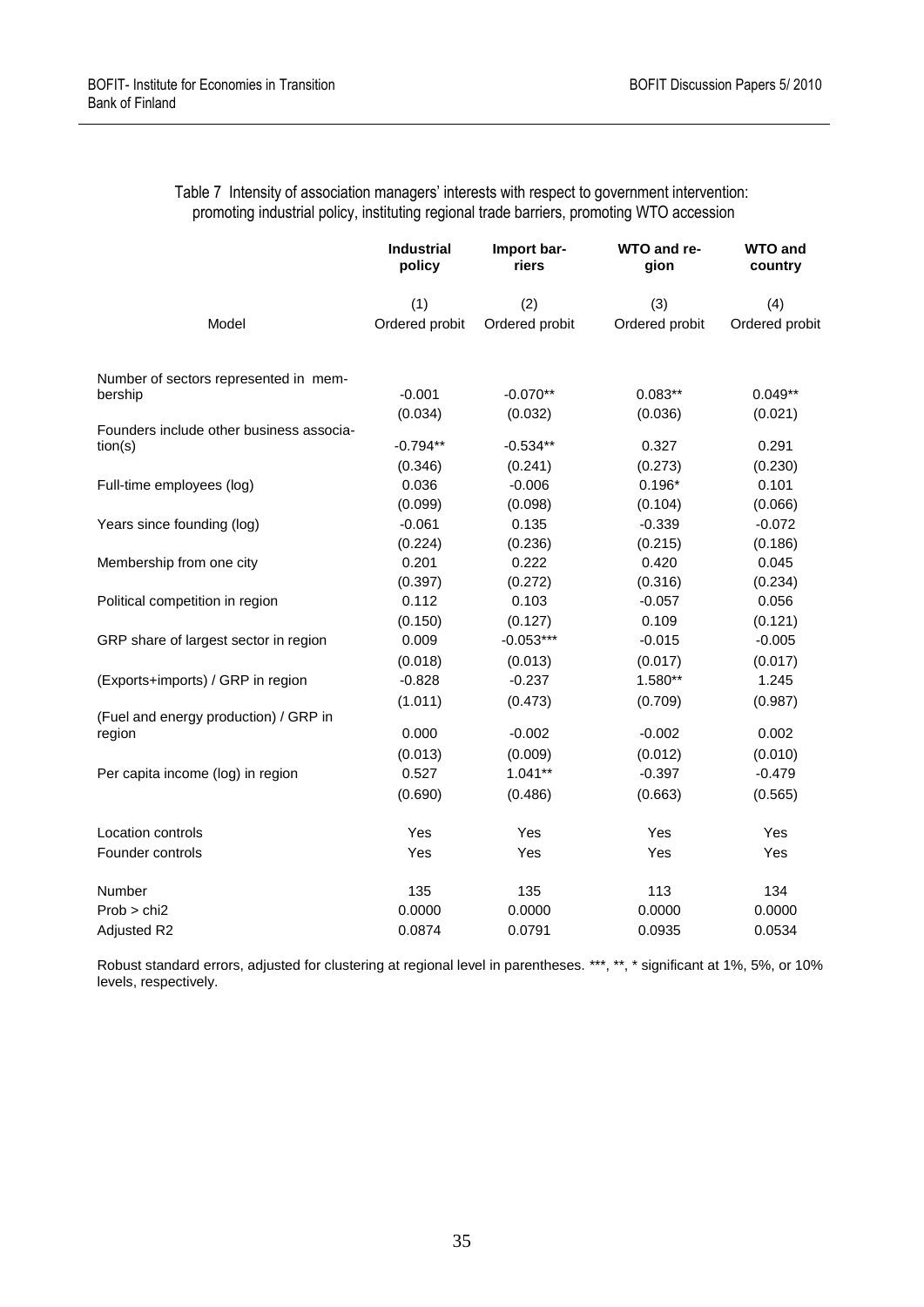### Table 8 Relative importance of business representation services to members of regional business associations

|                                            | Lobbying   | Participating in<br>legislative pro-<br>cess | Participating in<br>design of in-<br>dustrial policy | Transmitting<br>business inter-<br>ests to state<br>officials |
|--------------------------------------------|------------|----------------------------------------------|------------------------------------------------------|---------------------------------------------------------------|
| Model                                      | (1)        | (2)                                          | (3)                                                  | (4)                                                           |
|                                            | <b>OLS</b> | <b>OLS</b>                                   | <b>OLS</b>                                           | <b>OLS</b>                                                    |
| Member of sector-specific associa-         | $0.031**$  | 0.005                                        | 0.003                                                | $0.038*$                                                      |
| tion                                       | (0.013)    | (0.009)                                      | (0.016)                                              | (0.021)                                                       |
| Full-time employees (log)                  | $0.009***$ | $0.010***$                                   | 0.002                                                | $0.022***$                                                    |
|                                            | (0.003)    | (0.003)                                      | (0.004)                                              | (0.005)                                                       |
| Founded in post-Soviet era                 | 0.004      | $0.018***$                                   | 0.008                                                | $0.030**$                                                     |
|                                            | (0.009)    | (0.006)                                      | (0.011)                                              | (0.014)                                                       |
| State or municipal enterprise              | $-0.037*$  | $-0.013$                                     | $-0.046$                                             | $-0.096$                                                      |
|                                            | (0.022)    | (0.020)                                      | (0.039)                                              | (0.068)                                                       |
| Influence of foreign shareholders          | 0.003      | 0.000                                        | $-0.008*$                                            | $-0.005$                                                      |
|                                            | (0.005)    | (0.004)                                      | (0.004)                                              | (0.008)                                                       |
| Relative quality of capital equipment      | $-0.007$   | $-0.011*$                                    | $-0.006$                                             | $-0.025*$                                                     |
|                                            | (0.005)    | (0.006)                                      | (0.010)                                              | (0.014)                                                       |
| Degree of competition in output            | $-0.004*$  | 0.004                                        | 0.000                                                | 0.000                                                         |
| market                                     | (0.002)    | (0.003)                                      | (0.004)                                              | (0.006)                                                       |
| Political competition in region            | 0.004      | 0.000                                        | 0.003                                                | 0.007                                                         |
|                                            | (0.005)    | (0.006)                                      | (0.004)                                              | (0.009)                                                       |
| GRP share of largest sector in re-         | $-0.001**$ | $-0.002**$                                   | 0.000                                                | $-0.003***$                                                   |
| gion                                       | (0.000)    | (0.001)                                      | (0.001)                                              | (0.001)                                                       |
| (Exports+imports) / GRP in region          | $-0.005$   | 0.000                                        | 0.002                                                | $-0.004$                                                      |
|                                            | (0.011)    | (0.019)                                      | (0.023)                                              | (0.042)                                                       |
| (Fuel and energy production) / GRP         | 0.000      | $-0.001*$                                    | $-0.001**$                                           | $-0.002**$                                                    |
| in region                                  | (0.000)    | (0.000)                                      | (0.000)                                              | (0.001)                                                       |
| Per capita income (log) in region          | $0.034**$  | $0.059***$                                   | 0.019                                                | $0.112***$                                                    |
|                                            | (0.016)    | (0.015)                                      | (0.018)                                              | (0.029)                                                       |
| Competitor and trade partner con-<br>trols | Yes        | Yes                                          | Yes                                                  | Yes                                                           |
| Location controls                          | Yes        | Yes                                          | Yes                                                  | Yes                                                           |
| Sector controls                            | Yes        | Yes                                          | Yes                                                  | Yes                                                           |
| Number of observations                     | 208        | 208                                          | 208                                                  | 208                                                           |
| R <sub>2</sub>                             | 0.2176     | 0.2184                                       | 0.1597                                               | 0.2439                                                        |

Robust standard errors, adjusted for clustering at regional level in parentheses. \*\*\*, \*\*, \* significant at 1%, 5%, or 10% levels, respectively.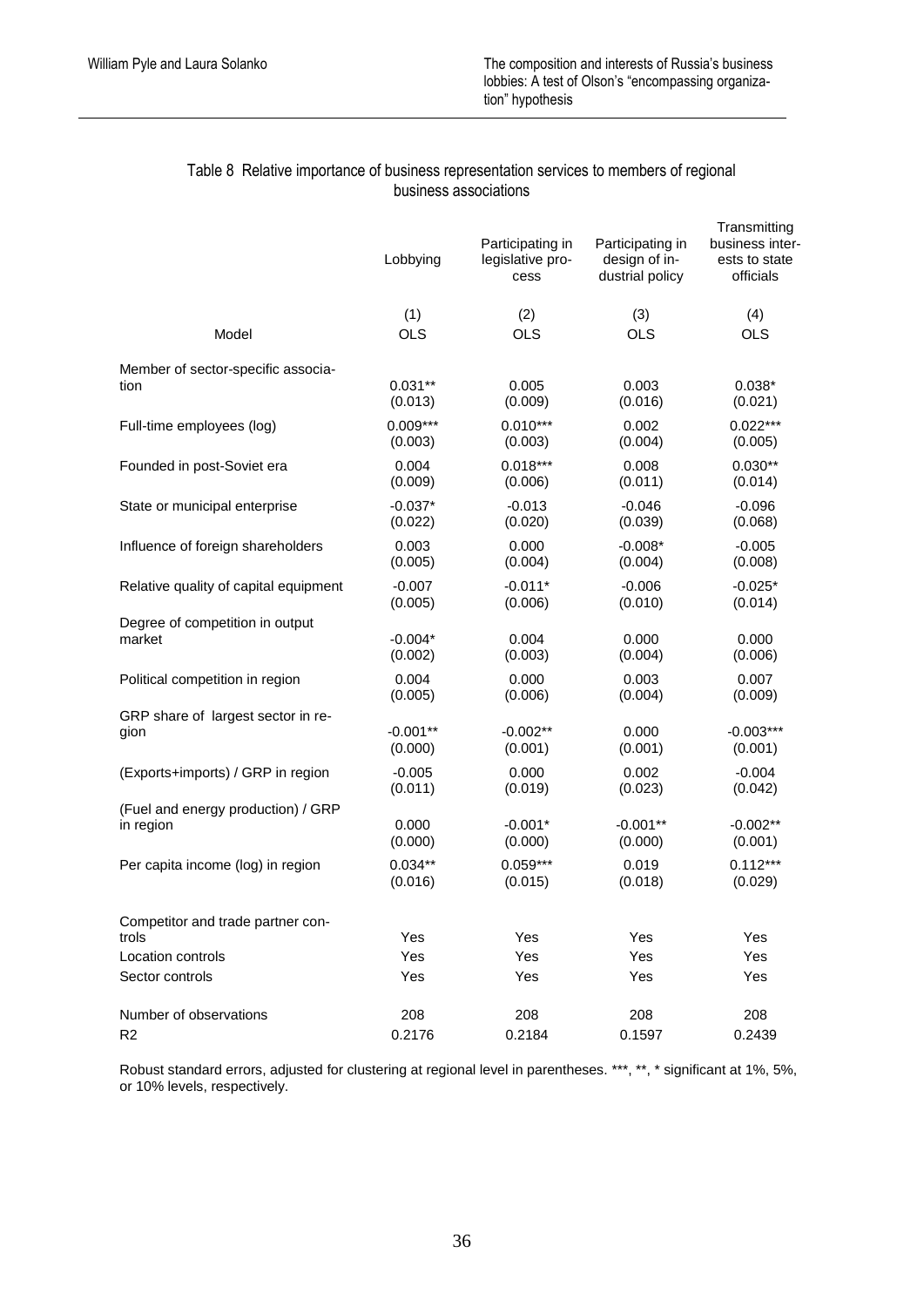1

ii Positive welfare effects are also found from micro-simulations based on extensive household-level data (Rutherford and Tarr, 2008). For additional World Bank research on the topic, see [http://go.worldbank.org/CJQ7ZLJJF0.](http://go.worldbank.org/CJQ7ZLJJF0)

iii Since two of the three questions deal explicitly with barriers to trade, we should note that Olson highlighted that free trade was the most effective means for mitigating the malign effects of business lobby groups. We might thus presume that in questions of trade protection and market access, we would observe most clearly differences in the policy interests of more and less encompassing associations. Olson writes, "Because free trade and factor movement evade and undercut distributional coalitions … free trade undermines cartelization of firms, and indirectly also reduces monopoly power in the labor market. (142)"

<sup>iv</sup> Our approach here mirrors that taken in the literature exploring the relationship between individual characteristics and preferences regarding government intervention in the flows of labor and goods across national borders (Mayda, 2006; Mayda and Rodrik, 2005; O"Rourke and Sinnott, 2006).

<sup>&</sup>lt;sup>i</sup> Russia's WTO was one element of a series of structural reforms that President Putin was pushing for during his first term. Indeed, at the time of the surveys, most optimistic commentators expected membership to come as early as the end of 2004.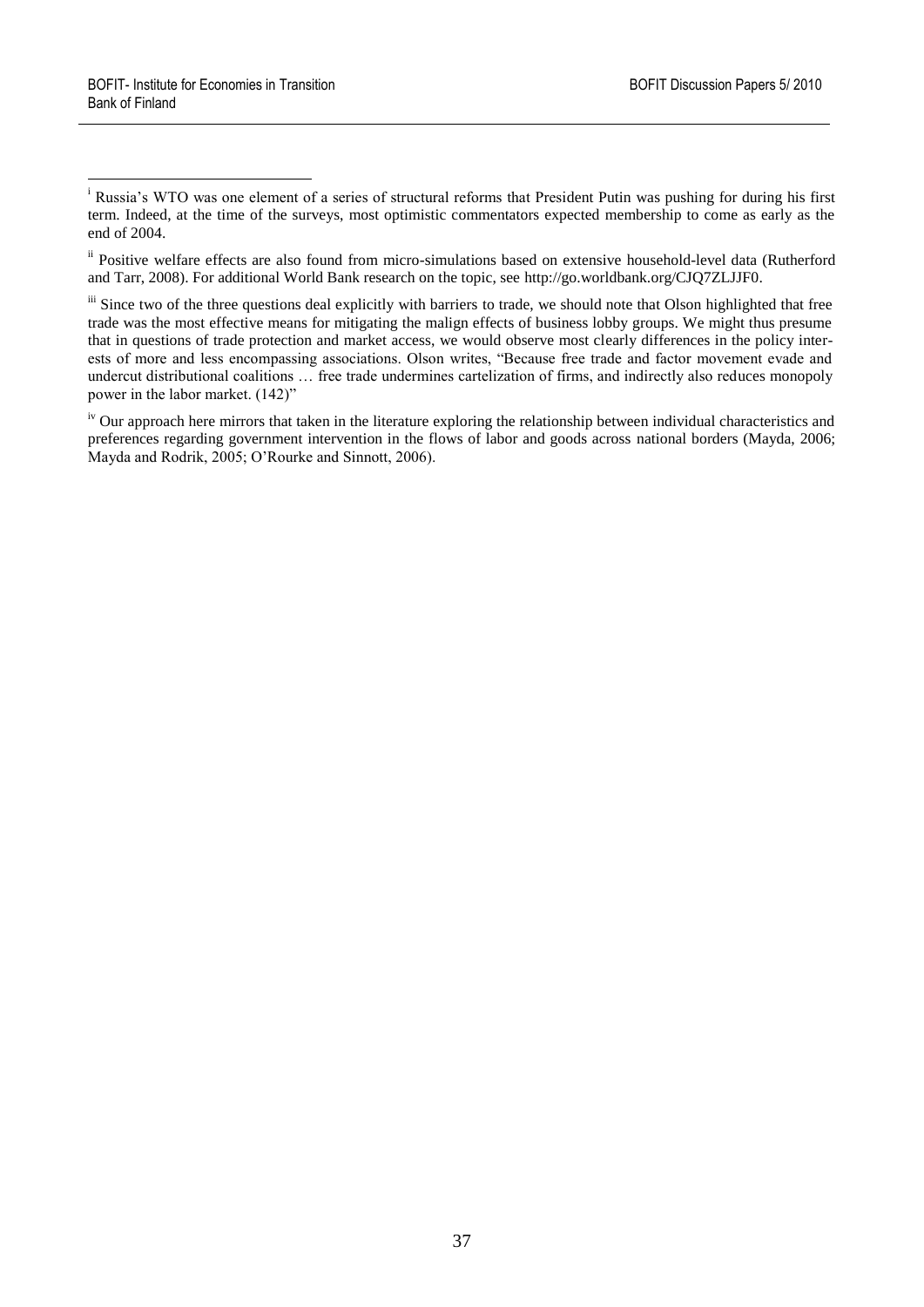2009

- No 1 Jenni Pääkkönen: Economic freedom as a driver for growth in transition
- No 2 Jin Feng, Lixin He and Hiroshi Sato: Public pension and household saving: Evidence from China
- No 3 Laurent Weill: Does corruption hamper bank lending? Macro and micro evidence
- No 4 Balázs Égert: Dutch disease in former Soviet Union: Witch-hunting?
- No 5 Rajeev K. Goel and Iikka Korhonen: Composition of exports and cross-country corruption
- No 6 Iikka Korhonen and Aaron Mehrotra: Real exchange rate, output and oil: Case of four large energy producers
- No 7 Zuzana Fungáčová, Christophe J. Godlewski and Laurent Weill: Asymmetric information and loan spreads in Russia: Evidence from syndicated loans
- No 8 Tuuli Juurikkala, Alexei Karas, Laura Solanko: The role of banks in monetary policy transmission: Empirical evidence from Russia
- No 9 Ying Fang and Yang Zhao: Do institutions matter? Estimating the effect of institutions on economic performance in China
- No 10 Michael Funke and Hao Yu: Economic growth across Chinese provinces: in search of innovation-driven gains
- No 11 Jarko Fidrmuc and Iikka Korhonen : The impact of the global financial crisis on business cycles in Asian emerging economies
- No 12 Zuzana Fungáčová and Laurent Weill: How market power influences bank failures: Evidence from Russia
- No 13 Iikka Korhonen and Maria Ritola: Renminbi misaligned Results from meta-regressions
- No 14 Michael Funke, Michael Paetz and Ernest Pytlarczyk: Stock market wealth effects in an estimated DSGE model for Hong Kong
- No 15 Jenni Pääkkönen: Are there industrial and agricultural convergence clubs in China?
- No 16 Simo Leppänen, Mikael Linden and Laura Solanko: Firm behavior under production uncertainty: Evidence from Russia
- No 17 Julan Du, Yi Lu and Zhigang Tao: China as a retulatory state
- No 18 Aaron Mehrotra and Tomáš Slačík: Evaluating inflation determinants with a money supply rule in four Central and Eastern European EU member states
- No 19 Chun-Yu Ho: Market structure, welfare, and banking reform in China
- No 20 Martin T. Bohl, Michael Schuppli, and Pierre L. Siklos: Stock return seasonalities and investor structure: Evidence from China's B-share markets
- No 21 Yu-Fu Chen, Michael Funke and Nicole Glanemann: A soft edge target zone model: Theory and application to Hong Kong
- No 22 Zuzana Fungáčová and Tigran Poghosyan: Determinants of bank interest margins in Russia: Does bank ownership matter?
- No 23 Aaron Mehrotra and José R. Sánchez-Fung: Assessing McCallum and Taylor rules in a cross-section of emerging market economies
- No 24 Andrei Vernikov: Russian banking: The state makes a comeback?
- 2010 No 1 Anatoly Peresetsky: Bank cost efficiency in Kazakhstan and Russia
	- No 2 Laurent Weill: Do Islamic banks have greater market power?
	- No 3 Zuzana Fungáčová, Laura Solanko and Laurent Weill: Market power in the Russian banking industry
	- No 4 Allen N. Berger, Iftekhar Hasan and Mingming Zhou: The effects of focus versus diversification on bank performance: Evidence from Chinese banks
	- No 5 William Pyle and Laura Solanko: The composition and interests of Russia's business lobbies: A test of Olson's "encompassing organization" hypothesis